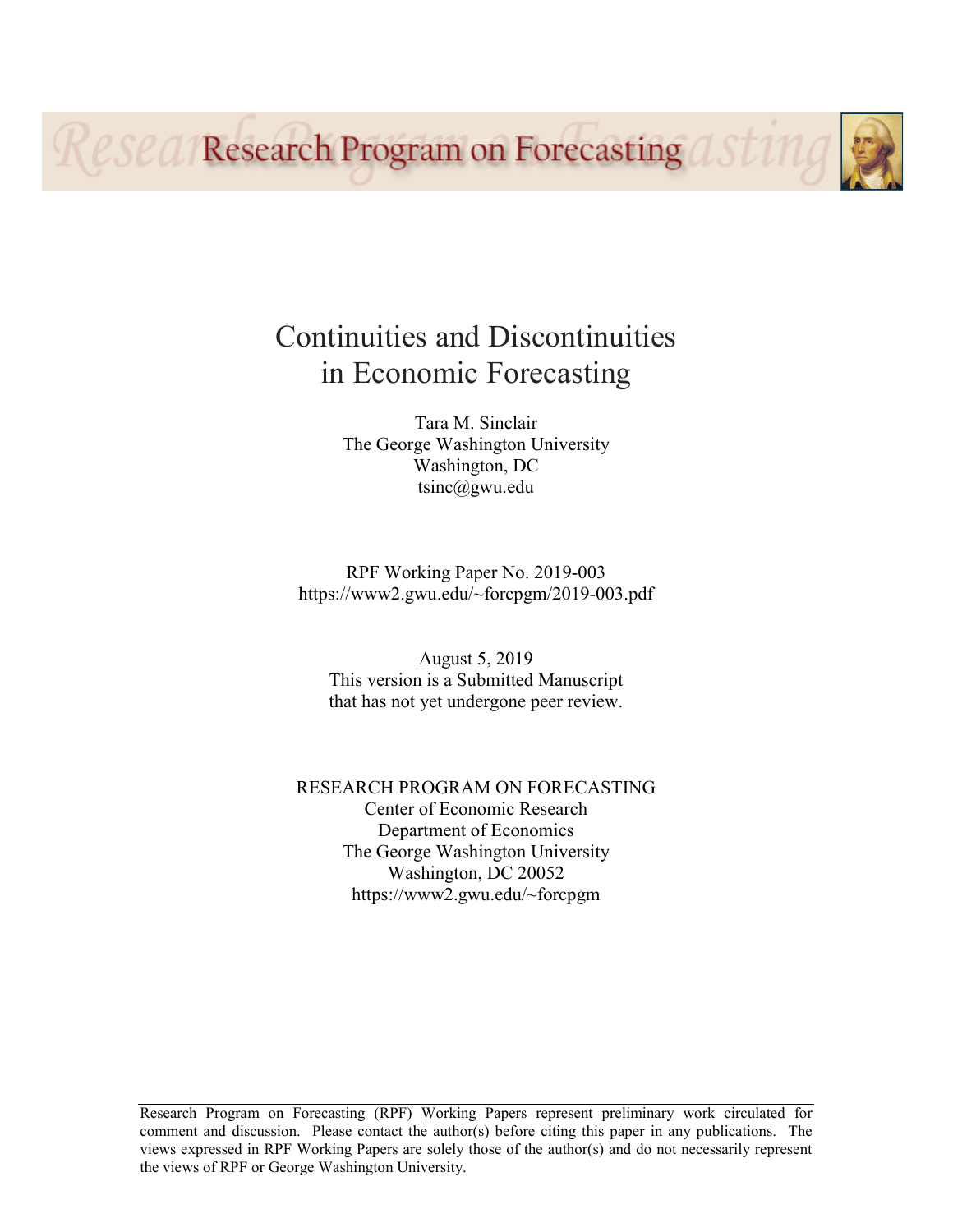# Continuities and Discontinuities in Economic Forecasting

Tara M. Sinclair<sup>1</sup> tsinc@gwu.edu The George Washington University Department of Economics 2115 G Street NW, Monroe Hall #340 Washington, DC 20037, USA

Keywords: Forecast evaluation, recessions

JEL Codes: E37, C53

#### **Abstract**

Throughout the history of macroeconomic forecasting, several major themes have remained surprisingly consistent. The failure to forecast economic downturns ahead of time is perhaps the most significant of these. Forecasting approaches have changed, but forecasts for recessions have not improved. What can we learn from past evaluations of macroeconomic forecasts? Is it possible to predict major economic shocks or is it a fool's errand? This chapter discusses how forecasting techniques have evolved over time and yet the record on forecasting recessions remains dismal. There are several competing hypotheses for why forecasters fail to foresee recessions, but little evidence any of them are going to be addressed before the next recession occurs. This suggests planners and policymakers should expect to be surprised by the arrival of downturns and develop ways to be prepared for recessions without having clear warning of their coming.

<sup>&</sup>lt;sup>1</sup> The author thanks Jacob Jones for excellent research assistance; Fred Joutz, Prakash Loungani, James Morley, Adrian Pagan, and Nigel Ray, for insightful discussions; and participants in the Futures Past: Economic Forecasting in the 20th and 21st Century Conference at the University of Hamburg and the Second Macroeconomic Modelling Workshop at the University of Tasmania for helpful comments. This chapter is dedicated to my colleague, co-author, mentor, and friend, Herman Stekler, whose passion for forecast evaluation was so incredibly contagious. He left a lasting imprint on the profession and is greatly missed.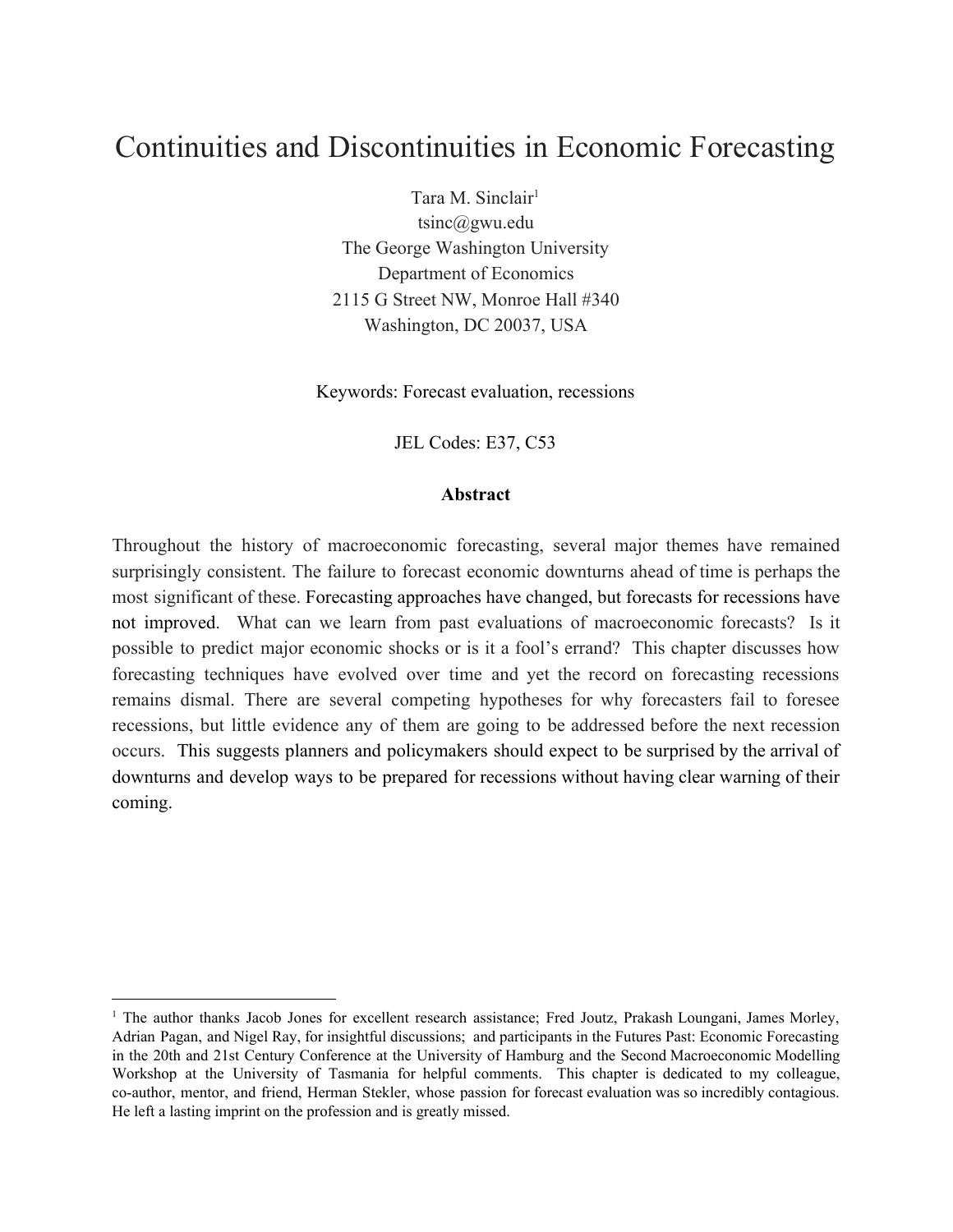# "The cost of a recession is so great that a forecaster should never miss one."

-Herman O. Stekler (11/4/1932 - 9/4/2018)<sup>2</sup>

### Introduction

One of the key tenets of economic theory is that decisions are forward-looking. Economic forecasts are used in all sorts of planning and in particular are relevant for policymakers who are charged with preventing recessions. Unfortunately the record is not good for forecasting recessions. Ahir and Loungani (2014) and An, Jalles, and Loungani (2018) document that forecasters have a poor record of predicting recessions across countries and for both private and official sectors. Does this poor record reveal that forecasting recessions is a fool's errand? Or are improvements possible? This chapter provides an overview of the historical record of economic forecasting focused on recessions, considers some common explanations of this poor record, and discusses the implications of this record for future planning and policymaking.

# The Historical Record of Economic Forecasting

Economic forecasts before and through the Great Depression tended to focus on qualitative predictions: would the economy get better or worse? This qualitative nature made them difficult to evaluate until textual analysis approaches were introduced by Goldforb, Stekler, and David (2005) and Mathy and Stekler (2018). According to Hardy and Cox (1927), three common forecasting methods were used: (1) a "cross cut" approach of judgemental comparison and weighting of positive and negative news, (2) modeling the economy as following a regular rhythm, and (3) forecasting by analogy, comparing current events to past events to predict future outcomes. These forecasting approaches led to what Goldfarb, Stekler, and David (2005) called "egregious errors" where forecasters in 1930 predicted 1931 would show a recovery in the U.S. Instead the economy contracted for two more years.

Many new forecasting techniques have been introduced since the Great Depression. They have been predominantly quantitative and have focused on continuous rather than binary or directional forecasts. Two broad camps have evolved over time: (1) theory-based and (2) data-driven. The theory-based approaches started with large scale macroeconomic models which have since been

<sup>2</sup> Quote from Joutz, Loungani, and Sinclair (2015).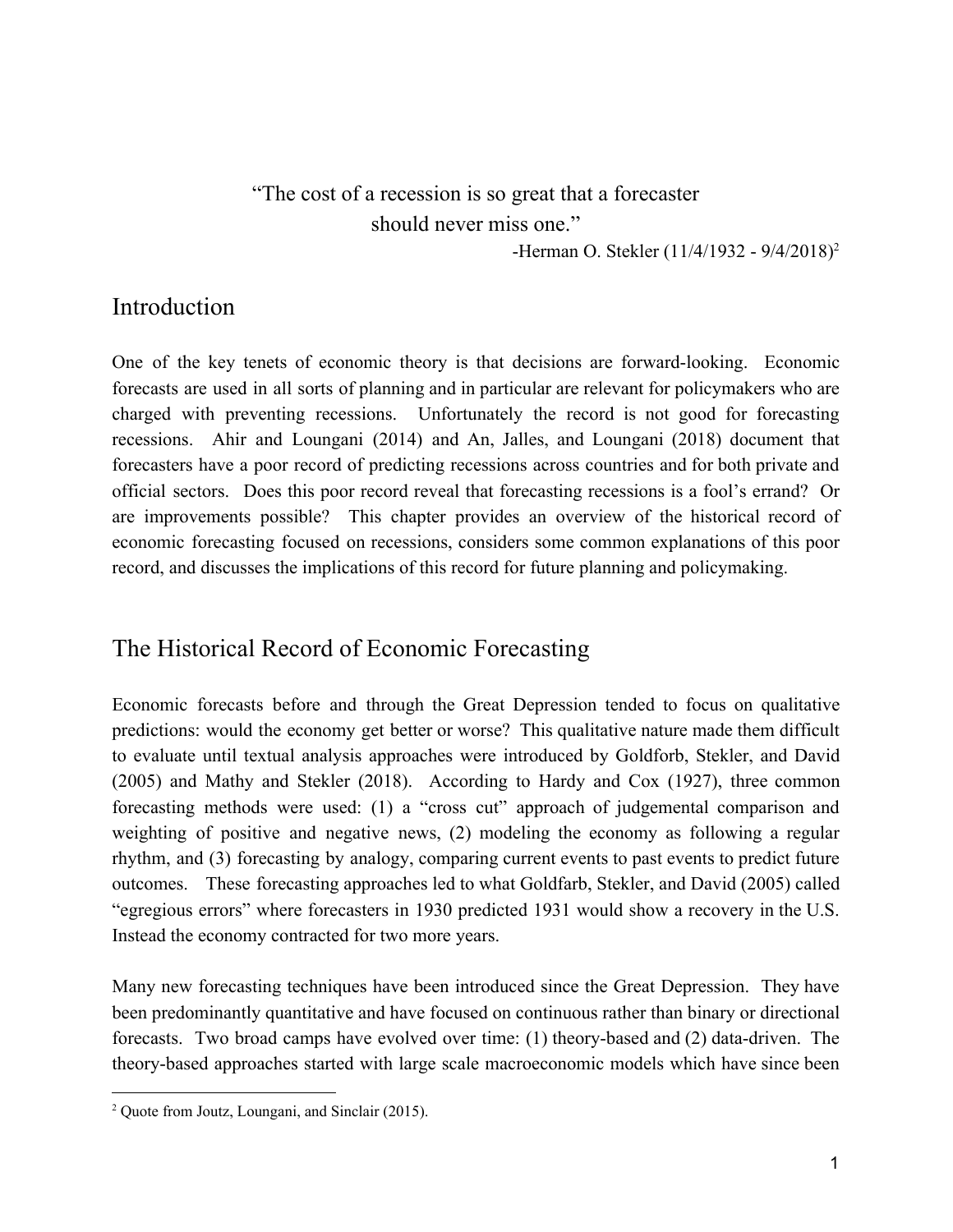replaced by Dynamic Stochastic General Equilibrium (DSGE) models. The appeal of theory-based models is that they provide structure and stories to explain the patterns in the forecasts. They can also be used to analyze the impact of different proposed policies on the forecasts. In terms of forecast quality, however, the theory based models typically cannot out-perform simple benchmarks such as autoregressive models (Chauvet and Potter, 2013).

Data-driven approaches have focused on mostly time series econometric models such as autoregressive integrated moving average (ARIMA), vector autoregressive (VAR), and factor models of various kinds. New techniques are being developed now using "Big Data," machine learning, and artificial intelligence. Data-driven approaches, however, cannot consistently beat judgemental forecasts, particularly the average forecast from forecast surveys (Ang, Bekaert, and Wei, 2007).

With all the advances in forecasting techniques, it would be reasonable to expect that forecasts would have improved over time. Unfortunately there is little evidence that there has been substantial improvement, particularly if focused on predicting recessions. The Global Financial Crisis of 2007-2008 and the associated Great Recession took economic forecasters by surprise. Culbertson and Sinclair (2014) document how both private sector forecasters and policymakers completely failed to predict the Great Recession in the U.S. And this is not just a U.S. story. In a response to a question from Her Majesty the Queen of England about why everyone missed the Global Financial Crisis, Besley and Hennessy wrote: "the exact form that it would take and the timing of its onset and ferocity were foreseen by nobody" (2009, page 8). Ahir and Loungani (2014) found that around the world, *none* of the 62 recessions in 2008–09 was predicted by September of the previous year by the consensus of professional forecasters.

For an example of how economic forecasts perform around recessions, Figure 1 presents a graph of U.S. real GDP growth and the median of the four quarter ahead forecasts for US real GDP growth from the Philadelphia Fed's Survey of Professional Forecasters (SPF). Median forecasts from surveys, particularly from the SPF, tend to out-perform other forecasting methods (see Ang, Bekaert, and Wei, 2007; similar results are true for Europe using the ECB Survey of Professional Forecasters, see Genre et al., 2013). Figure 1 shows that the forecasts perform fairly well outside of recessions, but there is little to no anticipation of a downturn a year in advance of recessions.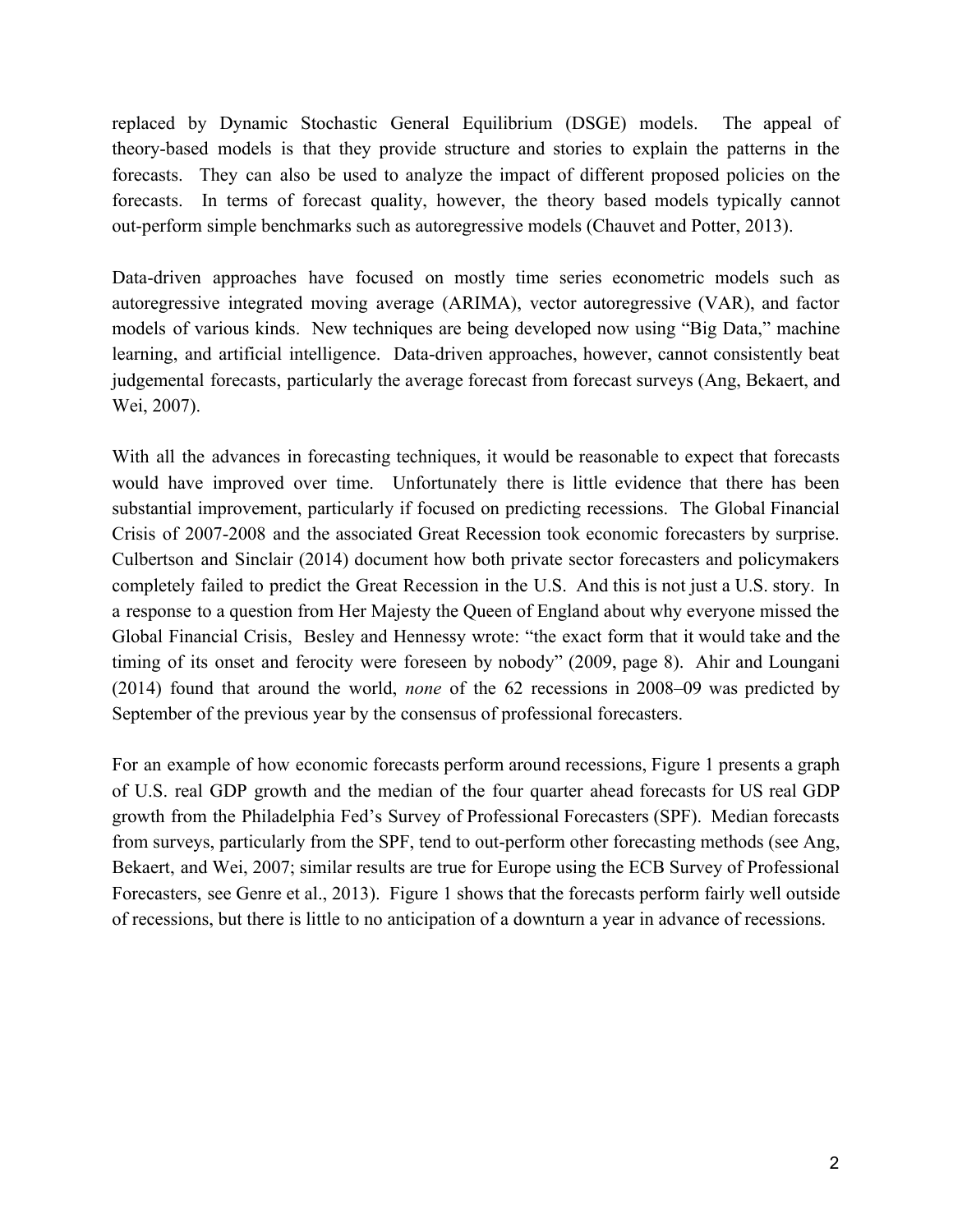Figure 1: U.S. Real GDP Growth and 4 Quarter Ahead SPF Forecasts



Perhaps a year ahead is asking too much of forecasters, but it is a relevant horizon for planning and policymaking. Even if we look at forecasts just one quarter ahead, forecasters miss the arrival of the downturn in the next quarter, although once in a recession they do adjust their forecasts downward. They consistently miss the turning point and the depth of recessions, however, even at this short horizon, as can be seen in Figure 2.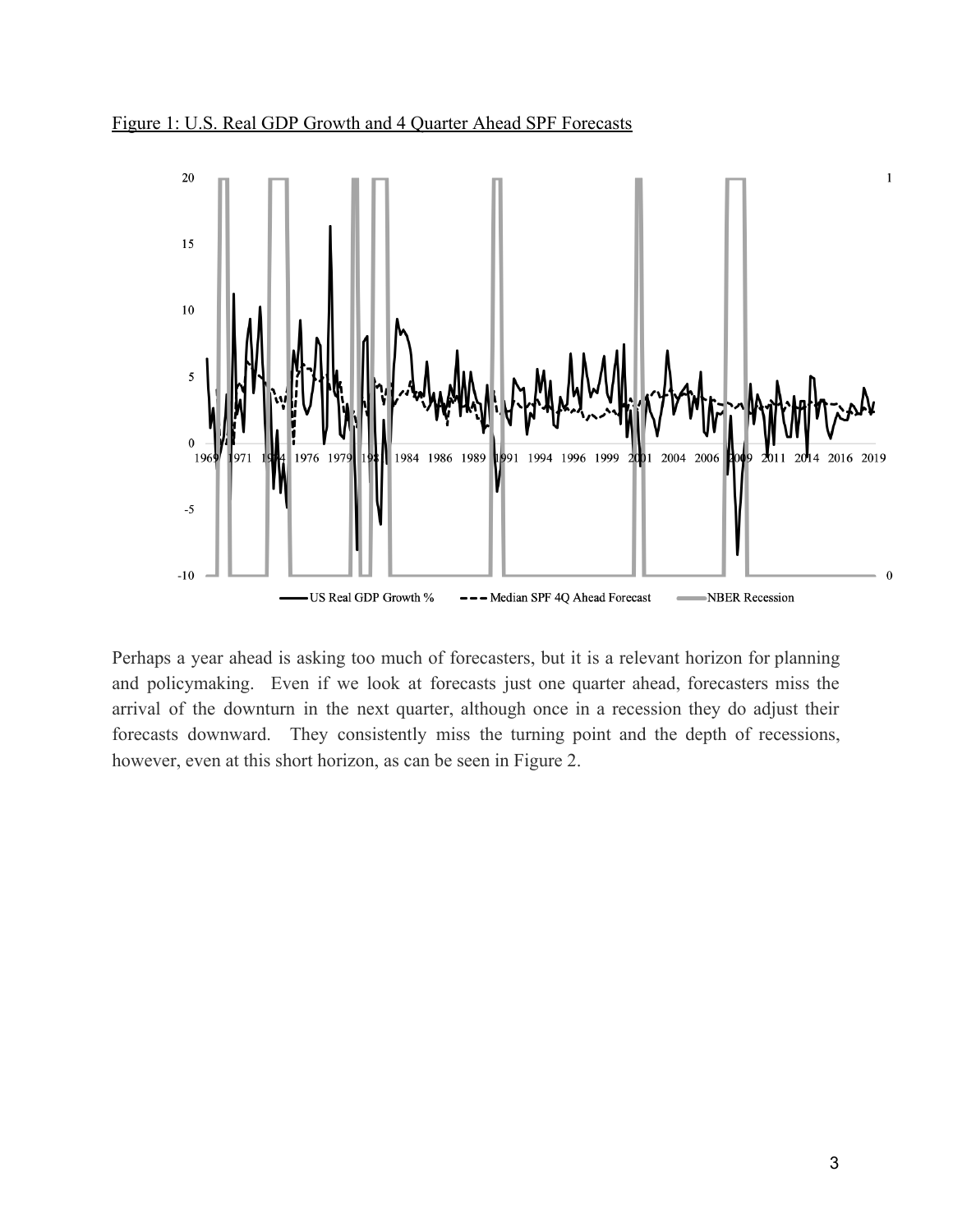



One interpretation of these figures is that forecasters focus on predicting normal times and ignore recessions, at least until the recession has arrived. In their study of 19 advanced economies, Dovern and Jannsen (2017) provide evidence that forecasters produce forecasts that are unbiased conditional on being in an expansion and therefore neglect recessions in their models and forecasts. Fildes and Stekler (2002) similarly conclude that forecasters are better when economic conditions are relatively stable. This might reflect the standard training for economists to fill in the status quo when other information is not available. Forecasting recessions may therefore still be out of reach for our existing models and knowledge. There are however, various potential reasons why forecasters consistently miss recessions, described in the next section.

### Why do Forecasters Miss Recessions

A number of different explanations have been put forward as to why forecasters consistently miss recessions. Some suggest we need better models or better/more timely data sources. Others suggest that falsely predicting a recession when one does not occur is much worse than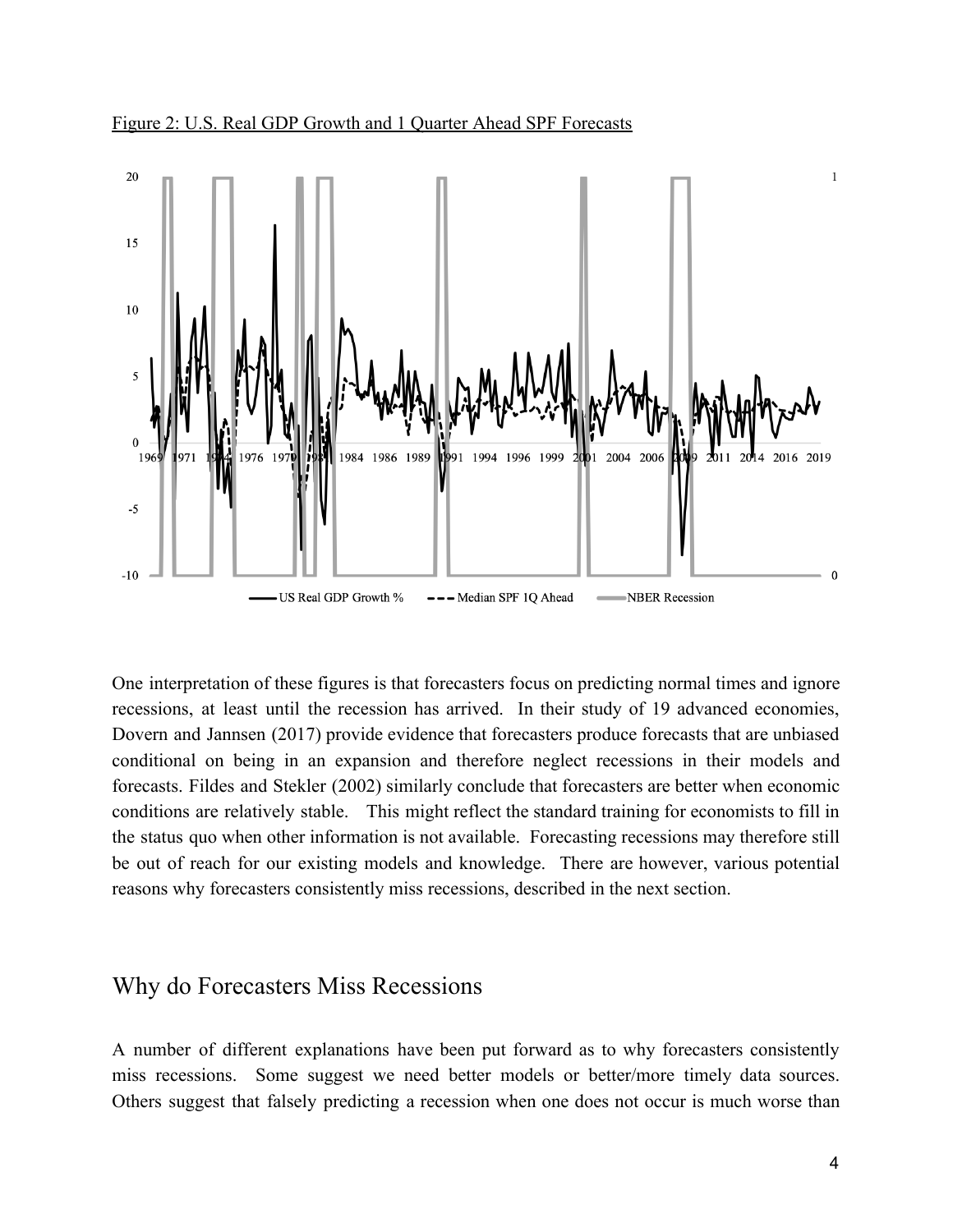missing a recession entirely, which explains why forecasters are conservative in forecasting recessions. Still others suggest that by their very nature recessions are inherently unpredictable.

In a sense these explanations range from optimistic to completely pessimistic. The solution in the case of poor models, methods, or data is to invest further in these directions. The new methods and data sources coming from the Big Data revolution may help us to forecast future recessions. Historical experience, however, tempers this optimism since there have been substantial improvements in these directions to date without noticeable improvement in forecasting recessions.

Despite the under-prediction of recessions, it is still a common joke that forecasters over-predict recessions, which suggests economists are very sensitive to over-prediction. For example, Paul Samuelson said in 1966 that the stock market predicted nine of the past five recessions.<sup>3</sup> This might mean that forecasters could predict recessions, but they do not have the right incentives to do so. If it is an issue of forecaster reputation, where predicting a recession when one does not occur is more costly than missing one entirely, then we might see forecasters only slowly respond to new information, particularly around downturns. This might look like forecasters are smoothing their predictions over time (Nordhaus, 1987). But recent research suggests forecasters sometimes over-respond to new information, not always smoothing (e.g. Azeredo da Silveira and Woodford, 2019; Bordalo et al, 2018; Messina, Sinclair, and Stekler, 2015; Dovern and Weisser, 2011). Similarly we might expect forecasters to herd, i.e. to produce forecasts similar to their peers, to protect their reputation. Rülke, Silgoner, and Wörz (2016), however, find evidence of anti-herding across an international set of business cycle forecasters, particularly in times of increased uncertainty. These findings suggest that even if we could find a way to change forecaster incentives around predicting recessions, that may not improve their record on forecasting recessions.

Thus we are left with the most dismal explanation, that recessions may be caused by purely random shocks, which by their nature are impossible to forecast (e.g. Drautzburg, 2019). Consistent with this explanation, we see forecasters adjust their models after a downturn so that they would have better predicted the past, but do no better at predicting the future. This was particularly obvious after the Global Financial Crisis where forecasters added financial and

<sup>&</sup>lt;sup>3</sup> Samuelson, Paul (September 19, 1966), "Science and Stocks", Newsweek, p. 92. Herman Stekler proudly claimed to have "predicted  $n + x$  of the last n recessions" (recorded by Joutz, 2010, in an interview of Stekler for the *International Journal of Forecasting*), but he saw this as in contrast to the profession that typically missed recessions completely. If policymakers were predicting and preventing some recessions then we would see a poor forecasting record coming from predicting more recessions than occur, but unfortunately the record is too few recessions forecasted by policymakers rather than too many.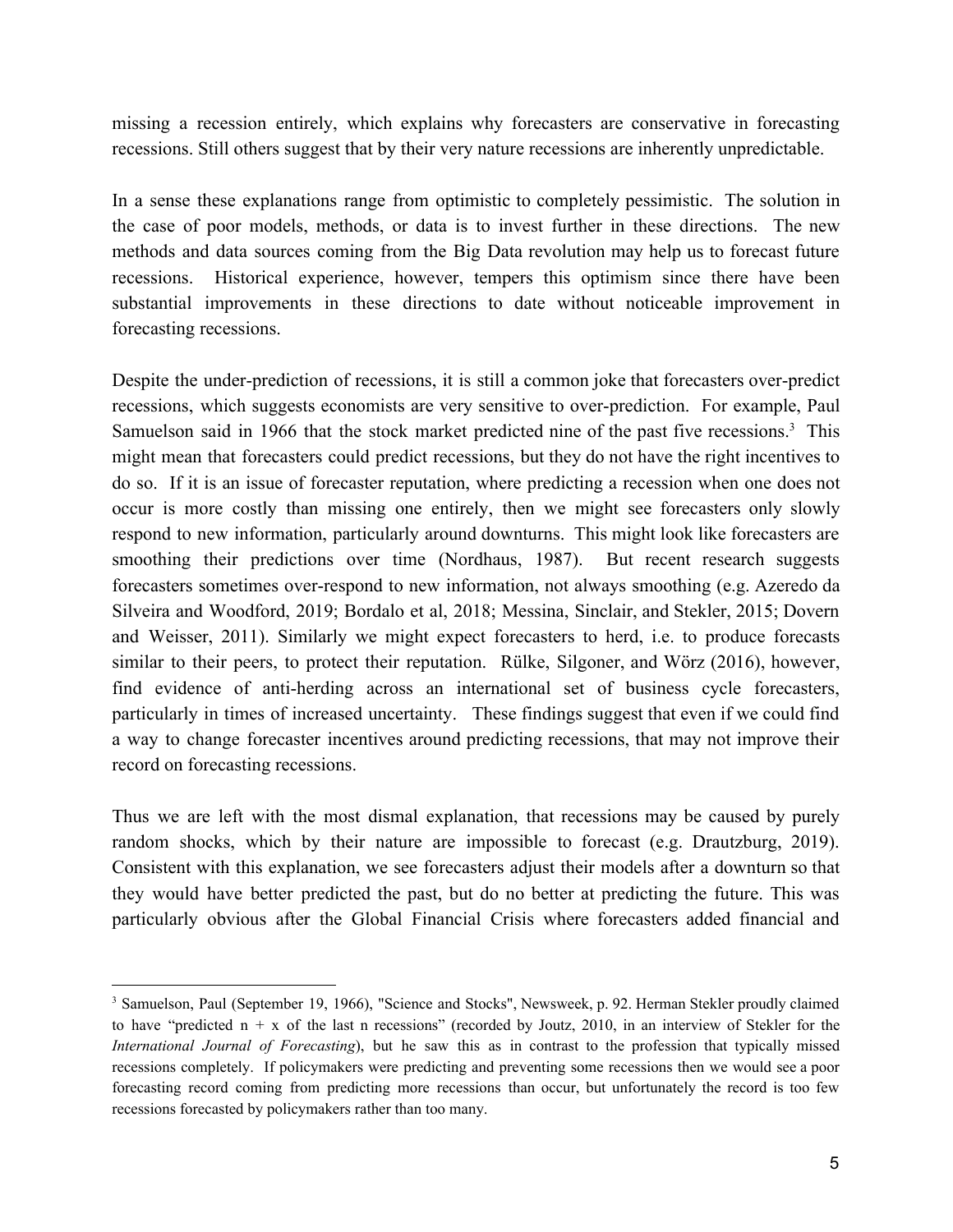housing sectors into their models so they would have been able to forecast the Great Recession with those models. Only time will tell if these improvements help predict the next recession. To give a sense of the challenge facing forecasters, Figure 3 provides an example using 3-month decline in the industrial production index. This was a leading indicator originally proposed in the 1950s (Alexander and Stekler, 1959; Stekler, 1972).<sup>4</sup> Every US recession identified by the  $NBER<sup>5</sup>$  is signaled by this indicator in some way, but there are both false signals of recession and false indications of expansions. Perhaps the most disconcerting is that we miss the start of many recessions, not by much, typically just one to two months, but it suggests that we cannot breathe easy even when this indicator is in positive territory. Indicators are often maligned for falsely predicting recessions, but we might be willing to take some false signals if we consistently had an accurate prediction of the timing of recessions. Unfortunately no model, forecaster, or indicator has yet achieved that standard.



#### Figure 3: Industrial Production Index and Recession Signal

<sup>4</sup> Board of Governors of the Federal Reserve System (US), Industrial Production Index [INDPRO], retrieved from FRED, Federal Reserve Bank of St. Louis; https://fred.stlouisfed.org/series/INDPRO, June 23, 2019. Note that because this series is revised, it is important to evaluate it in real time (Stark and Croushore, 2002). This simple example, however, uses the latest available data.

<sup>5</sup> <https://www.nber.org/cycles/>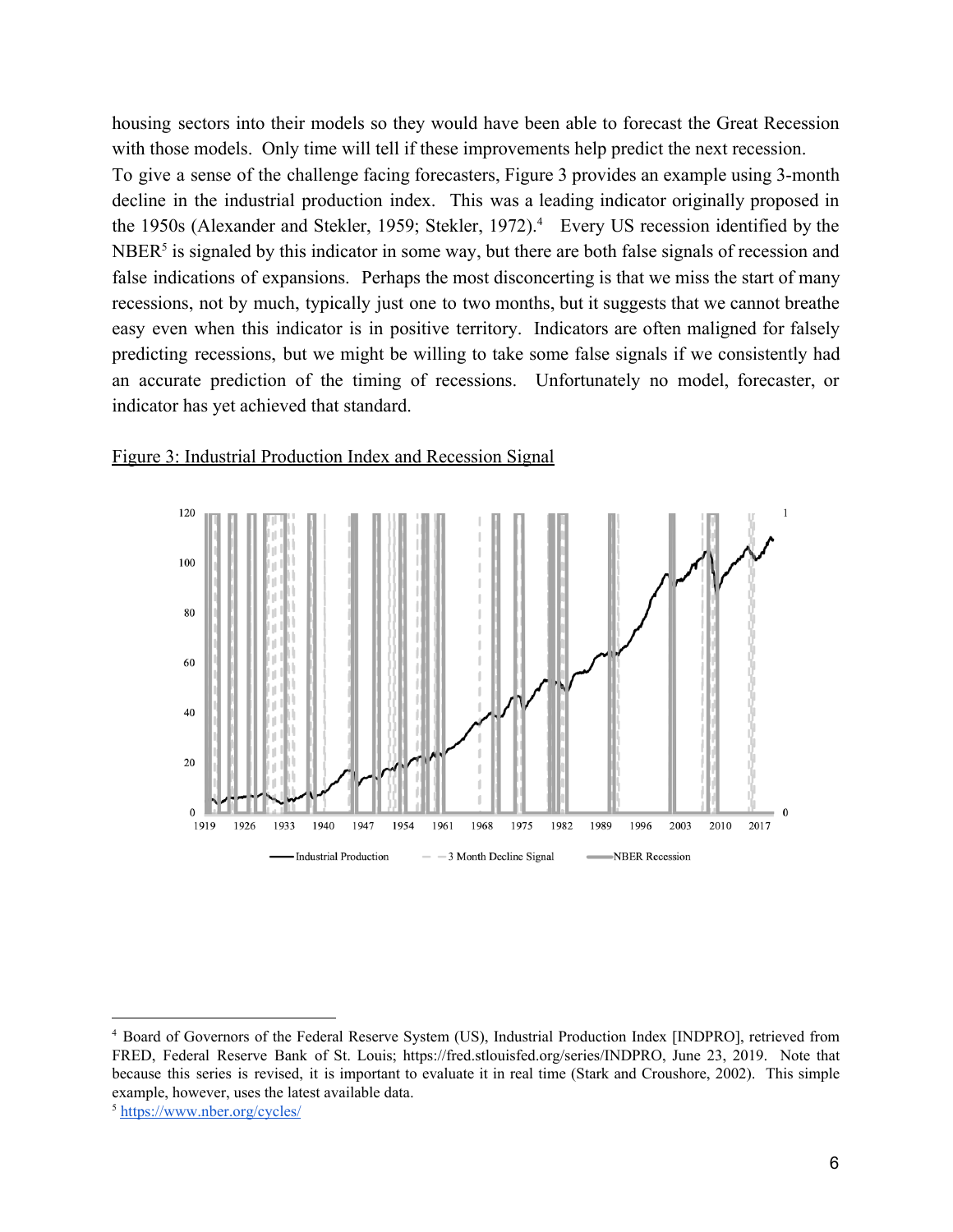## Nowcasting Recessions

The record for identifying a recession once it's occurring (nowcasting) is much better than predicting one even one quarter ahead. There is evidence that policymakers such as the Federal Reserve are able to identify recessions once they are in progress (Sinclair, Joutz, Stekler, 2010). Giusto and Piger (2017) have shown that several approaches identify recessions in real time. These approaches provide faster identification of recessions than waiting for the NBER business cycle dating committee to provide official classification of the turning point, but for monetary policy with its long and variable lags, knowing a recession is occurring only in real time may be too late. There are however, other policies that might work in a world where we can only nowcast recessions.

For example, recently there has been much attention directed to the "Sahm rule" based on Claudia Sahm's proposal (Sahm, 2019) to use a 3-month moving average of the unemployment rate as a trigger for automatic stimulus payments. Sahm argues that an increase of 0.50 percentage points or more, relative to the unemployment rate's low in the prior 12 months (in order to allow for changes in the natural rate of unemployment), has historically only occurred during or closely after recessions in the US. Thus this rule does not predict recessions, but it is a simple and useful one to trigger automatic fiscal stimulus. This sort of policy approach can quickly react to a recession as it is occuring to offset some of its impact even if we cannot predict recessions in advance.

### Conclusion

The failure of forecasters to predict past recessions does not necessarily imply we will never be able to forecast recessions. It is possible that with further development of techniques and insights into the structure of the economy along with new and more timely data sources our forecasts will improve. But it is important for the public and policymakers to understand the current state of forecasting and not rely on predictions to prepare for downturns.

Despite advances in forecasting techniques, computational power, as well as data quality and quantity, forecasters continue to systematically miss recessions. Harding and Pagan (2016) advise that we should know the limits of forecasting and focus research instead on better understanding the business cycle rather than trying to predict it We may need to accept that nowcasting recessions is the best we can do and build policy plans with that information in mind. As we continue to develop new models and methods, deepen our understanding of the structure of the economy, and build the quantity and timeliness of data sources, we need to continue to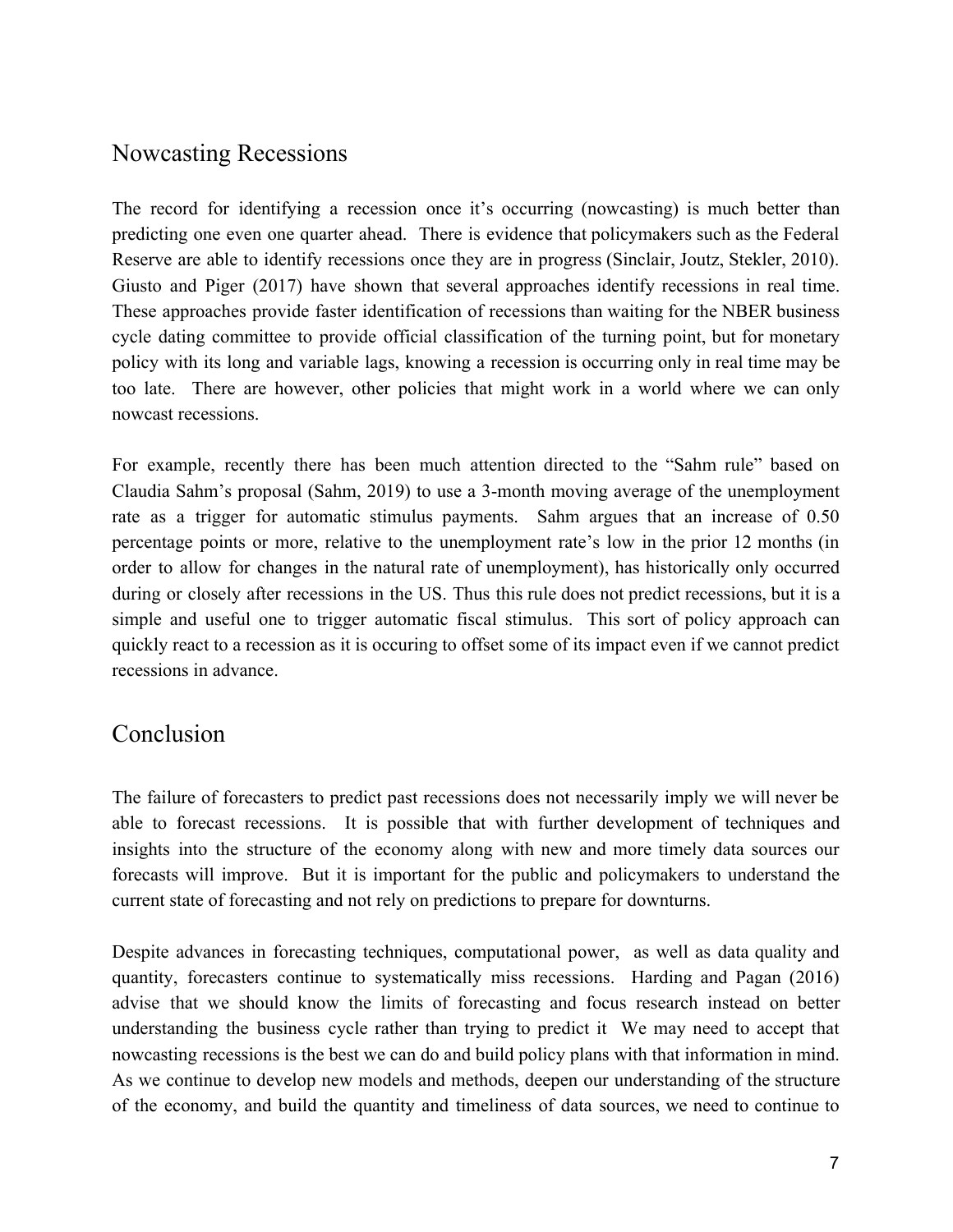heed Stekler's (2007) advice for evaluating forecasters and remember that forecasters are responding to their own set of incentives that affect their judgement as well as the models they choose.

# References

Ahir, Hites, and Prakash Loungani. "There Will Be Growth in the [Spring':](https://voxeu.org/article/predicting-economic-turning-points) How Well Do [Economists Predict Turning Points?"](https://voxeu.org/article/predicting-economic-turning-points) VoxEU.org. N.p., 14 Apr. 2014. Web. 13 June 2019.

Alexander, S. S., and H. O. Stekler. "Forecasting Industrial [Production--Leading](https://www.journals.uchicago.edu/doi/pdfplus/10.1086/258200) Series versus [Autoregression.](https://www.journals.uchicago.edu/doi/pdfplus/10.1086/258200)" Journal of Political Economy 67.4 (1959): 402–409. journals.uchicago.edu (Atypon). Web.

An, Zidong, João Tovar Jalles, and Prakash Loungani. "How Well Do [Economists](https://onlinelibrary.wiley.com/doi/full/10.1111/infi.12130) Forecast [Recessions?](https://onlinelibrary.wiley.com/doi/full/10.1111/infi.12130)" International Finance 21.2 (2018): 100–121. Wiley Online Library. Web.

Ang, Andrew, Geert Bekaert, and Min Wei. "[Do Macro Variables, Asset Markets, or Surveys](https://doi.org/10.1016/j.jmoneco.2006.04.006) [Forecast Inflation Better?](https://doi.org/10.1016/j.jmoneco.2006.04.006)" Journal of Monetary Economics 54.4 (2007): 1163–1212. DOI.org (Crossref). Web.

Azeredo da Silveira, Rava, and Michael Woodford. ["Noisy Memory and Over-Reaction to](https://www.aeaweb.org/articles?id=10.1257/pandp.20191049) [News](https://www.aeaweb.org/articles?id=10.1257/pandp.20191049)." AEA Papers and Proceedings 109 (2019): 557–561. DOI.org (Crossref). Web.

Besley, Tim, and Peter Hennessy. "The Global Financial Crisis - Why Didn't Anybody Notice?" British Academy Review. 14 (2009): 8-10. Web.

Bordalo, Pedro et al. [Over-Reaction in Macroeconomic Expectations.](https://www.nber.org/papers/w24932) Cambridge, MA: National Bureau of Economic Research, 2018. DOI.org (Crossref). Web. 29 June 2019.

Chauvet, Marcelle, and Simon Potter. ["Forecasting Output](https://doi.org/10.1016/B978-0-444-53683-9.00003-7)." Handbook of Economic Forecasting. Vol. 2. Elsevier, 2013. 141–194. DOI.org (Crossref). Web. 29 June 2019.

Culbertson, Daniel S., and Tara M. Sinclair. "[The Failure of Forecasts in the Great Recession](https://doi.org/10.2753/0577-5132570603)." Challenge 57.6 (2014): 34–45. DOI.org (Crossref). Web.

Dovern, Jonas, and Johannes Weisser. "[Accuracy, Unbiasedness and Efficiency of Professional](https://doi.org/10.1016/j.ijforecast.2010.05.016) [Macroeconomic Forecasts: An Empirical Comparison for the G7](https://doi.org/10.1016/j.ijforecast.2010.05.016)." International Journal of Forecasting 27.2 (2011): 452–465. DOI.org (Crossref). Web.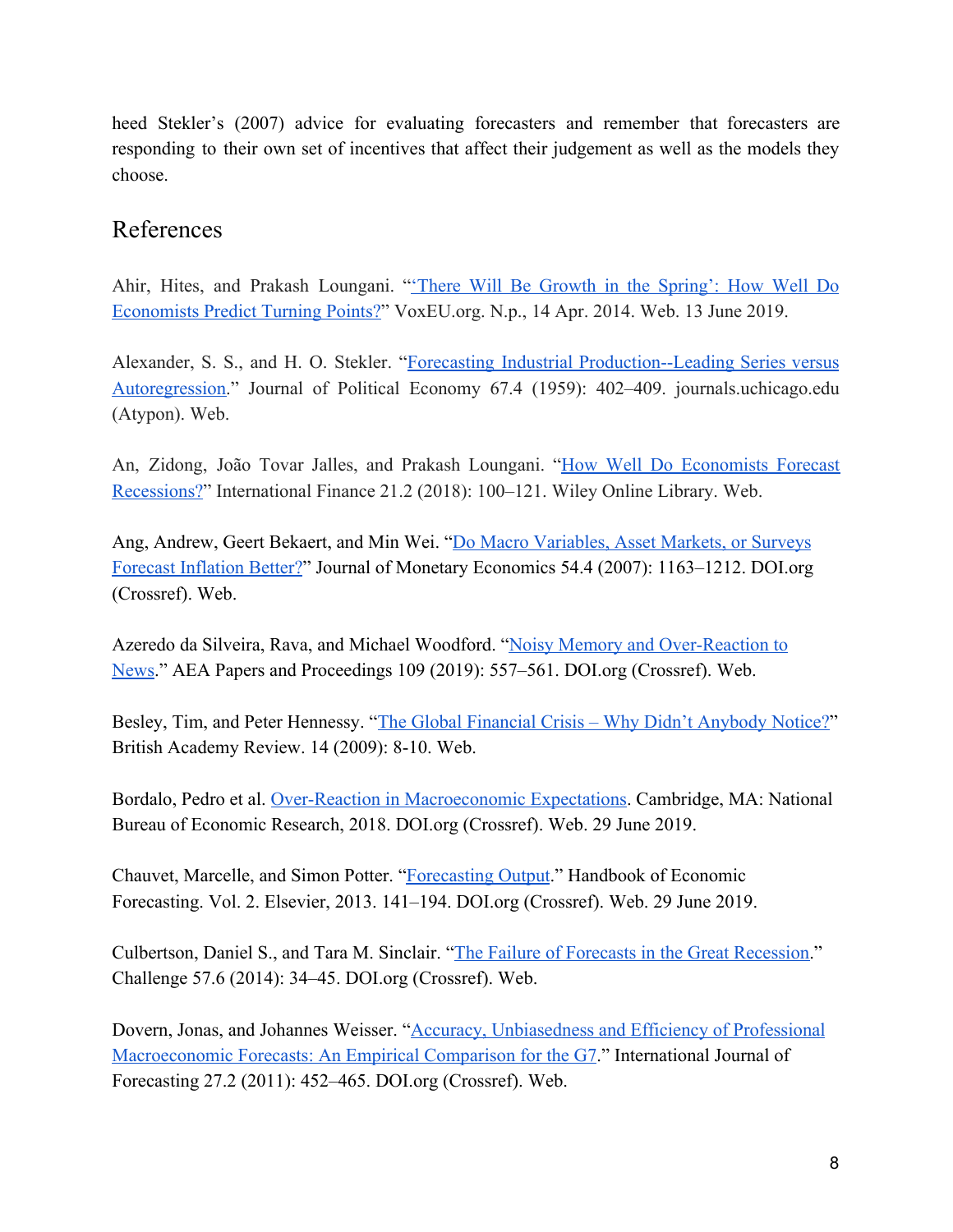Drautzburg, Thorsten. ["Why Are Recessions So Hard to Predict? Random Shocks and Business](https://www.philadelphiafed.org/-/media/research-and-data/publications/economic-insights/2019/q1/eiq119-predicting-recessions.pdf) [Cycles.](https://www.philadelphiafed.org/-/media/research-and-data/publications/economic-insights/2019/q1/eiq119-predicting-recessions.pdf)" Philadelphia Fed Economic Insights 4.1 (2019): 1-8.

Fildes, Robert, and Herman Stekler. "[The State of Macroeconomic Forecasting.](https://doi.org/10.1016/S0164-0704(02)00055-1)" Journal of Macroeconomics 24.4 (2002): 435–468. DOI.org (Crossref). Web.

Genre, Véronique et al. "[Combining Expert Forecasts: Can Anything Beat the Simple Average?](https://doi.org/10.1016/j.ijforecast.2012.06.004)" International Journal of Forecasting 29.1 (2013): 108–121. DOI.org (Crossref). Web.

Goldfarb, Robert S., H. O. Stekler, and Joel David. "[Methodological Issues in Forecasting:](https://doi.org/10.1080/13501780500343524) [Insights from the Egregious Business Forecast Errors of Late 1930](https://doi.org/10.1080/13501780500343524)." Journal of Economic Methodology 12.4 (2005): 517–542. DOI.org (Crossref). Web.

Giusto, Andrea, and Jeremy Piger. "[Identifying Business Cycle Turning Points in Real Time](https://doi.org/10.1016/j.ijforecast.2016.04.006) [with Vector Quantization."](https://doi.org/10.1016/j.ijforecast.2016.04.006) International Journal of Forecasting 33.1 (2017): 174–184. DOI.org (Crossref). Web.

Harding, Don, and Adrian Pagan. [The Econometric Analysis of Recurrent Events in](https://muse.jhu.edu/chapter/1984459) [Macroeconomics and Finance.](https://muse.jhu.edu/chapter/1984459) Princeton University Press, 2016. muse.jhu.edu. Web. 29 June 2019.

Joutz, Fred, Prakash Loungani, and Tara Sinclair. "Honoring Herman: A Special Section for Stekler." International Journal of Forecasting 31.1 (2015): 93–95. DOI.org (Crossref). Web.

Joutz, Frederick L. "[Interview](https://www2.gwu.edu/~forcpgm/HOS_interview.pdf) with Herman O. Stekler." International Journal of Forecasting 26.1 (2010): 195–203. DOI.org (Crossref). Web.

Mathy, Gabriel, and Herman Stekler. "[Expectations and Forecasting during the Great](https://doi.org/10.1016/j.jmacro.2017.05.006) [Depression: Real-Time Evidence from the Business Press.](https://doi.org/10.1016/j.jmacro.2017.05.006)" Journal of Macroeconomics 53 (2017): 1–15. DOI.org (Crossref). Web.

Messina, Jeffrey D., Tara M. Sinclair, and Herman Stekler. "[What Can We Learn from Revisions](https://doi.org/10.1016/j.jmacro.2015.04.002) [to the Greenbook Forecasts?"](https://doi.org/10.1016/j.jmacro.2015.04.002) Journal of Macroeconomics 45 (2015): 54–62. DOI.org (Crossref). Web.

Nordhaus, William D. "[Forecasting Efficiency: Concepts and Applications](https://www.jstor.org/stable/1935962)." The Review of Economics and Statistics 69.4 (1987): 667. DOI.org (Crossref). Web.